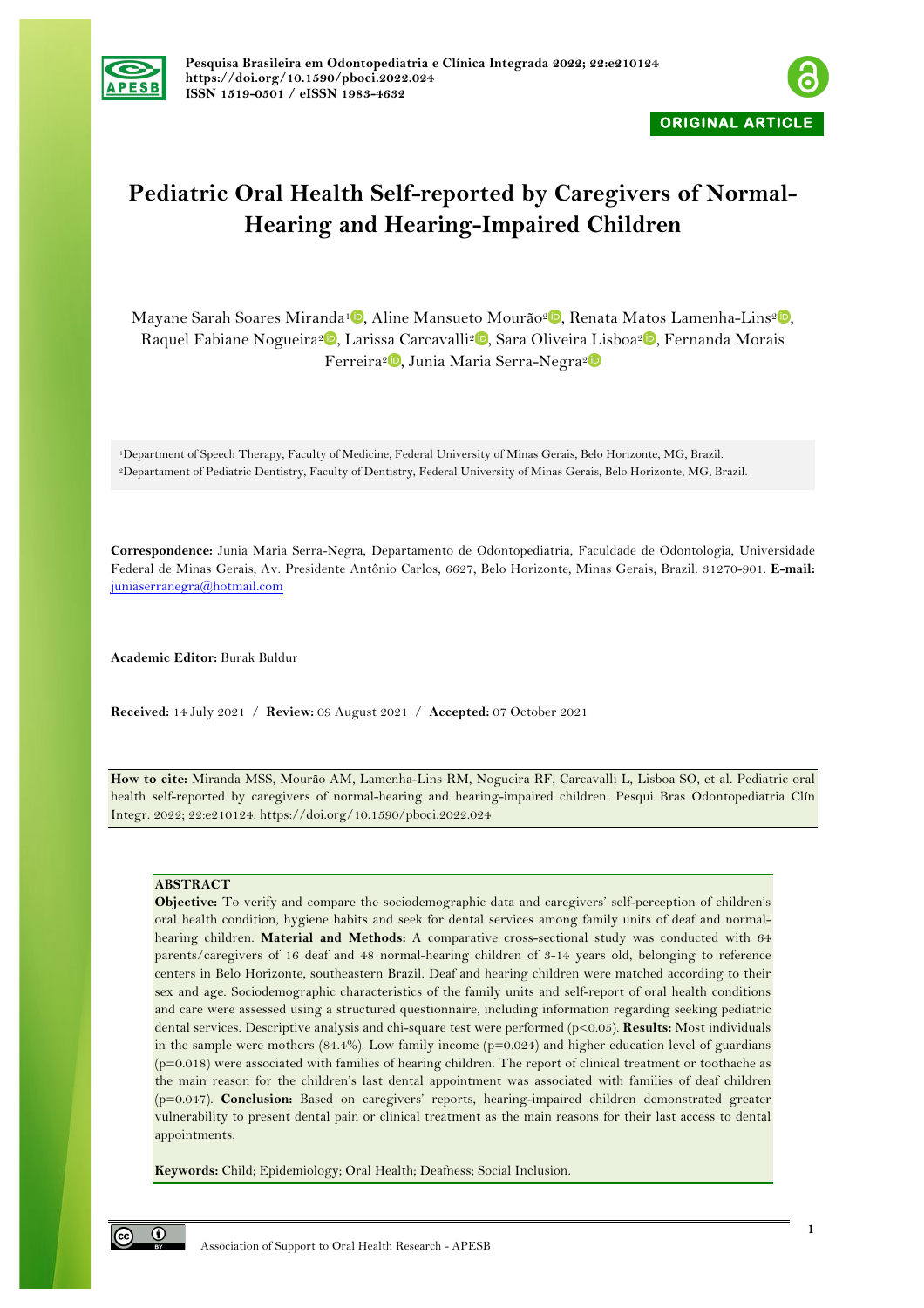# **Introduction**

According to the World Health Organization, disability is a global public health and human rights problem and a priority condition for development [1]. Throughout life, people with disabilities face barriers to accessibility and access to health services, resulting in worse clinical outcomes in this group  $\lceil 1,2 \rceil$ . The need to seek health professionals is a vast aspect of their approach, and it is often mentioned among people with hearing impairment since the full use of services encompasses their education and communication, commonly described as barriers to health promotion in the deaf community [2,3]. These difficulties with communication may also reflect the lack of knowledge of important concepts and care in the field of health, which can compromise health promotion.

Among children with hearing loss, those that show the greatest impact on their development have a severe and/or profound degree of the condition, to the extent that it affects their quality of life [4] and their family [5]. Studies have shown a high prevalence of caries and poor oral hygiene among children and adolescents with hearing impairment [4,6,7] and greater difficulties related to oral health care and access to dental services in this group when compared with hearing children [6]. These inequities in pediatric oral health care make it necessary to better understand the profile of deaf children's family units to achieve patientcentered health promotion strategies and better use of the system [3,8].

Family units composed of caregivers with normal hearing and deaf children have specific challenges that can induce difficulties compared with those of hearing children [9,10]. Since those responsible for the children play a fundamental role in a child's oral health care, the contextual stressors of these families must be considered by professionals during pediatric dental consultations [10]. These stressors include communication skills, educational concerns, safety and children's medical care [10]. In Brazil, the absence of interpreters or trained professionals to help with communication between professionals, parents/guardians and deaf children in the public health system sometimes places greater responsibility on caregivers with regard to the oral health education of these children [11]. Furthermore, there is a scarcity of knowledge available about children's oral health among members of the deaf community [6]. Therefore, this study aimed to verify and compare the sociodemographic data and caregivers' self-perception of children's oral health condition, hygiene habits, and seek for dental services among family units of deaf and normal-hearing children.

### **Material and Methods**

Study Design and Sample Selection

A comparative cross-sectional epidemiological study was conducted among family units of deaf and normal-hearing children in the city of Belo Horizonte, located in the southeast region of Brazil. All the parents/caregivers had normal hearing and the children in both the study and hearing-impaired groups were in the age range from 3 to 14 years old. Those responsible for deaf children were contacted at the National Federation of Education and Integration of Deaf, a care referral center (https://cultura-sorda.org/federacaonacional-de-educacao-e-integracao-dos-surdos-feneis-minas-general-belo-horizonte-brasil/). The hearing family unit was contacted through a project to monitor children born at the "Hospital das Clínicas" of the Federal University of Minas Gerais. Data was collected in the period between July 2018 and May 2019. Unfortunately, hearing impairment is a rare condition, making it difficult to invite participants to the research. Therefore, our sample was a convenience sample with a posteriori sampling power calculation.

Eligibility Criteria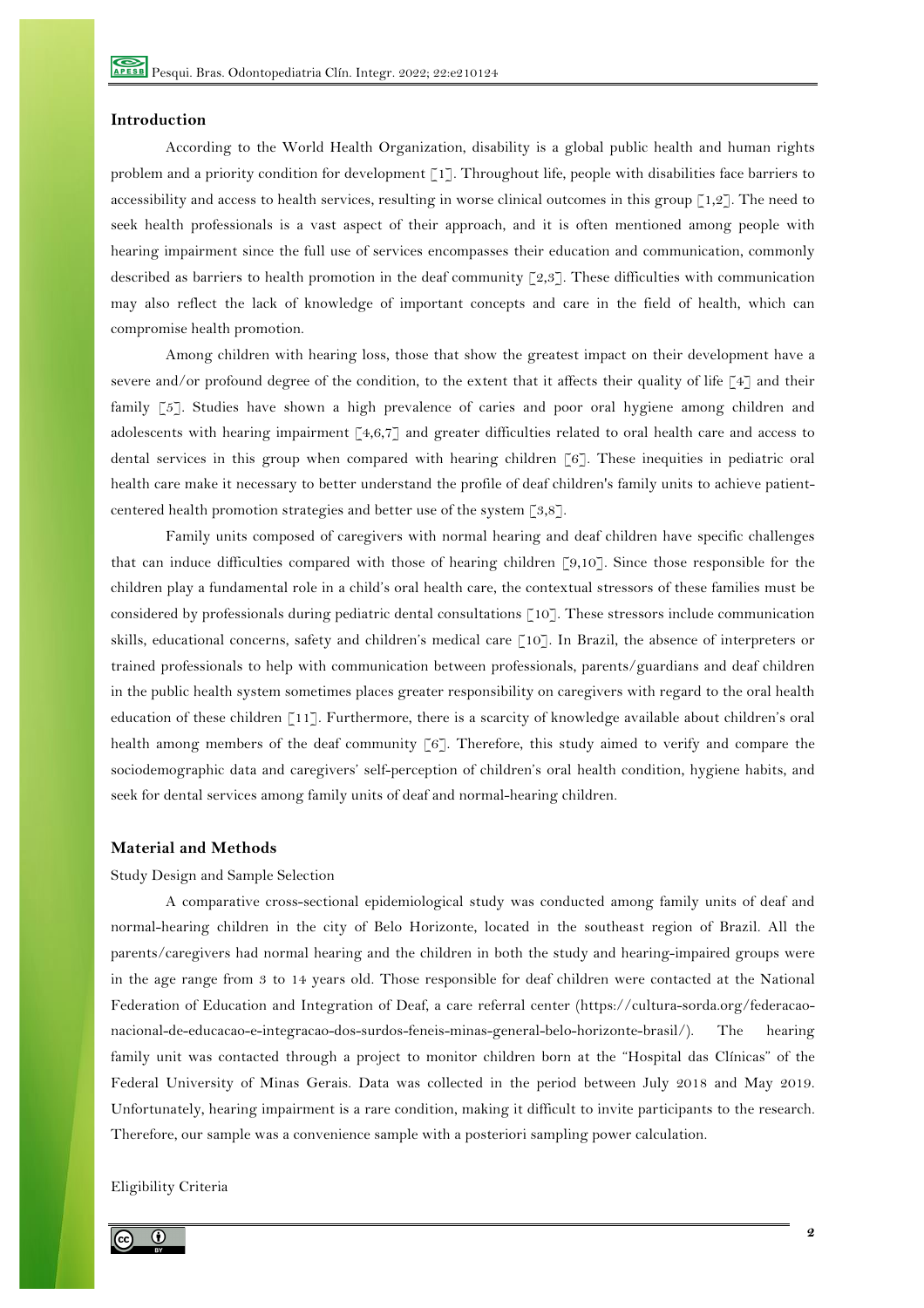Only non-syndromic healthy children without neurological or cognitive alterations were included in this investigation for both groups studied. The control group consisted of family units of children with normal hearing, approached in a project to monitor children born at the Hospital das Clínicas of the Federal University of Minas (http://www.eeffto.ufmg.br/ideia/acriar/). The project aims to accompany children born prematurely during their childhood with a multidisciplinary team, including pediatrics, dentists, and speech therapists, regardless of their absence of diseases. Thus, children with good general health are also assisted. Only healthy children were included. In total, 16 parents/caregivers of deaf children and 48 of hearing children were included, matched by sex and age, in a ratio of 1:3. Participants who reported that the children had changes in health conditions, were syndromic, or had neurological and/or cognitive alterations were excluded. Moreover, guardians who did not answer the entire questionnaire were excluded from this investigation.

# Data Collection

Participants were asked to answer a structured questionnaire divided into four areas: sociodemographic data of the family unit, self-perception of oral health status, child oral health care and seek for dental services. Caregivers of the control group were approached in the waiting room of their child's health appointment, and parents of hearing-impaired children were approached in the reception room of the National Federation of Education and Integration of Deaf. All participants responded individually to the questionnaire, which was delivered in papers. Sociodemographic data collected were relative to the following information: sex and age of both the respondent and child, degree of relationship, self-reported race or ethnic origin, number of residents in the house, monthly family income, and guardian's level of education. Respondents' degree of relationship with children was categorized as "mother", "father", "grandmother/grandfather", and "others". Ethnic origin was self-reported by participants as "yellow", "indigenous", "black", "brown" or "white". For data analysis, the number of residents in the family unit was treated as a nominal categorical variable (< 3 children and  $3 \geq$  children). Monthly family income was dichotomized according to the minimum wage in the country at the time of data collection (= U\$189.2), therefore evaluated as "up to 3 minimum wages" or "3 or more minimum wages". The education of the person responsible for the child/children was analyzed with a cut-off point related to the duration of elementary education in Brazil, dichotomized into "up to 8 years of formal study" and "more than 8 years of formal study" [12].

The oral health condition of parents/caregivers and their children was analyzed based on the respondents' self-perception to the question "How do you consider to be the quality of your/your child's oral health?", classified as "excellent/very good", "good" or "fair/poor". As regards child oral health care, questions required answers providing information such as the frequency of daily brushing and the type of toothpaste used were questioned. The seek for dental services was evaluated as: "How long ago did your child visit the dentist for the last time?" and "What was the main reason for seeking pediatric dental service?". The time related to the child's last consultation was categorized into "has never been", "more than 3 years ago", "between 1 and 3 years" and "less than 1 year ago". The reason for seeking dental care was evaluated in "prevention/maintenance" and "clinical treatment/dental pain". All respondents voluntarily agreed to participate in this study.

# Pilot Study

To evaluate the proposed methods, a pilot study was previously conducted with ten parents/caregivers from the family units, five of whom were hearing and five deaf. Participants were randomly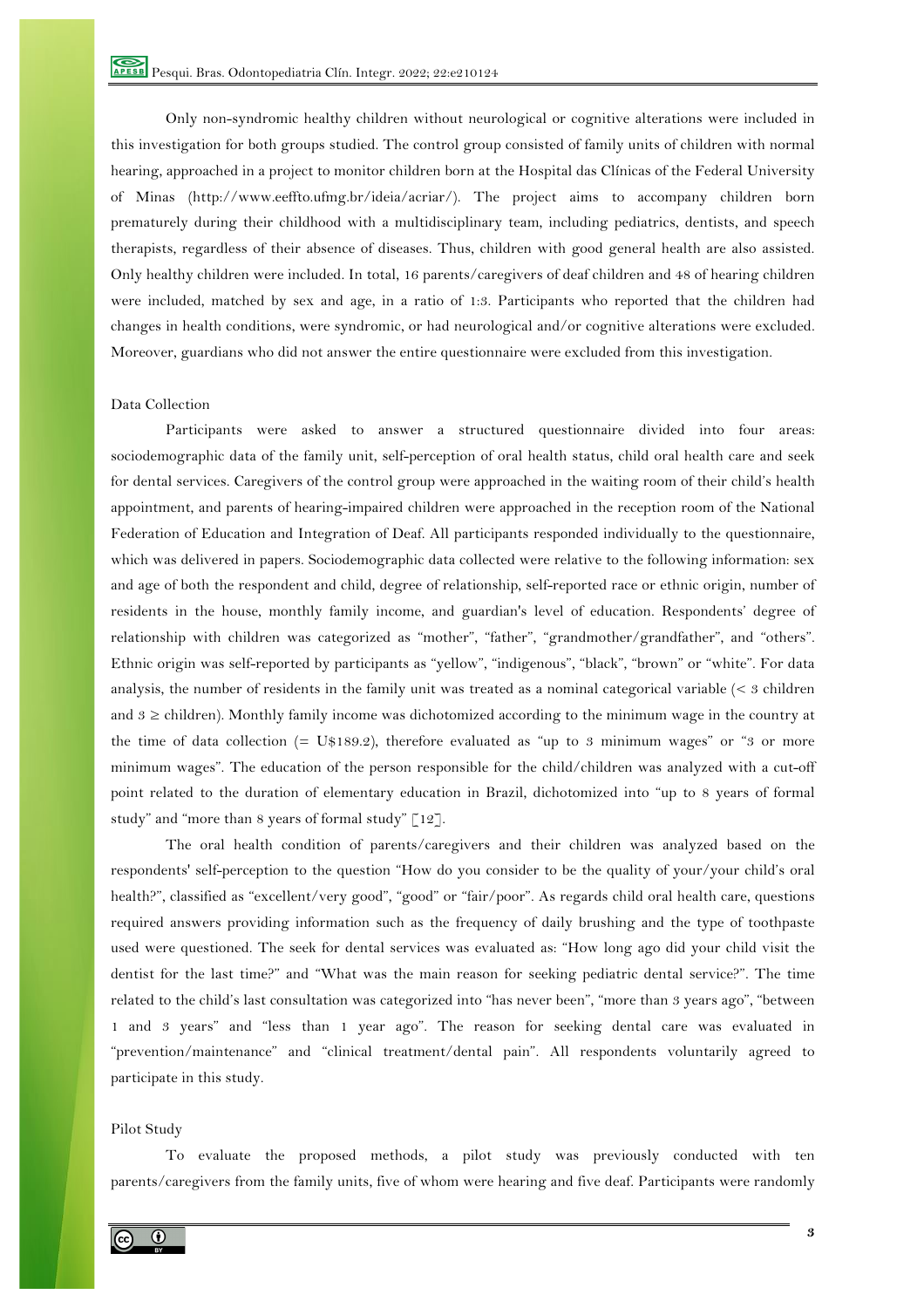selected for the pilot study and were not included in the main study. The pilot study revealed no difficulties in its conducting it and, therefore, no changes were made to the methodology.

# Statistical Analysis

The information collected was digitized and organized into a database using the statistical software Statistical Package for the Social Sciences (version 21.0, SPSS Inc., Chicago, IL, USA). Descriptive analysis with a distribution of absolute and relative frequency was performed to characterize the sample of family units with deaf and hearing children concerning the independent sociodemographic variables, oral health condition, care, and seek for oral health services. The variable "degree of relationship" was dichotomously recategorized into "mother" and "others". "Ethnic origin" has also been re-categorized into: "yellow/indigenous", "black", "brown" or "white". Since all variables investigated were treated as categorical, Pearson's chi-square, Fisher's exact and linear-by-linear association tests were used to test differences between proportions. The level of statistical significance was set at  $p<0.05$ .

# Ethical Considerations

This study was conducted under the ethical precepts of the Declaration of Helsinki and was approved by the Research Ethics Committee of the Federal University of Minas Gerais, Brazil (protocol: 02371618.0.0000.5149). Therefore, only parents/caregivers who voluntarily agreed to participate and signed a Term of Free and Informed Consent were included in this investigation.

# **Results**

The sample of this study consisted of 64 family units of hearing parents/caregivers, so 16 were composed of deaf children and 48 of children with normal hearing. The sampling power was 75% with 75% sampling power, which was very close to ideal. Most respondents were mothers (84.4%), with an average age of 25.9 years ( $\pm$ 17.6). Among the children studied, a higher percentage of boys was observed (56.3%) and the average age of children was 6.8 years  $(\pm 3.0)$ .

Table 1 shows other descriptive sociodemographic data of the study and control groups. The bivariate analysis showed a higher frequency of low family income (p=0.024) and a higher level of education in years of formal education of parents/caregivers ( $p=0.018$ ) in the family units with hearing children compared with deaf children.

|                                   | <b>Families</b>         |                            |          |
|-----------------------------------|-------------------------|----------------------------|----------|
| <b>Variables</b>                  | With Children's Hearing | Without Children's Hearing | p-value* |
|                                   | Impairment              | Impairment                 |          |
|                                   | $N$ (%)                 | $N$ $(\%)$                 |          |
| Child Sex                         |                         |                            |          |
| Male                              | 11(68.8)                | 25(52.1)                   | 0.244    |
| Feme                              | 5(31.3)                 | 23 (47.9)                  |          |
| Parent's Marital Status           |                         |                            |          |
| Live together                     | 9(56.3)                 | 35(72.9)                   | 0.213    |
| Live apart                        | 7(43.8)                 | 13(27.1)                   |          |
| Number of children                |                         |                            |          |
| 1 or 2                            | 13(81.3)                | 37(78.7)                   | 1.000    |
| $>$ $\ensuremath{\mathnormal{3}}$ | 3(18.8)                 | 10(21.3)                   |          |
|                                   |                         |                            |          |

| Table 1. Descriptive sociodemographic data and bivariate analysis between the independent variables |  |
|-----------------------------------------------------------------------------------------------------|--|
| and the family nucleus of children with and without hearing impairment.                             |  |

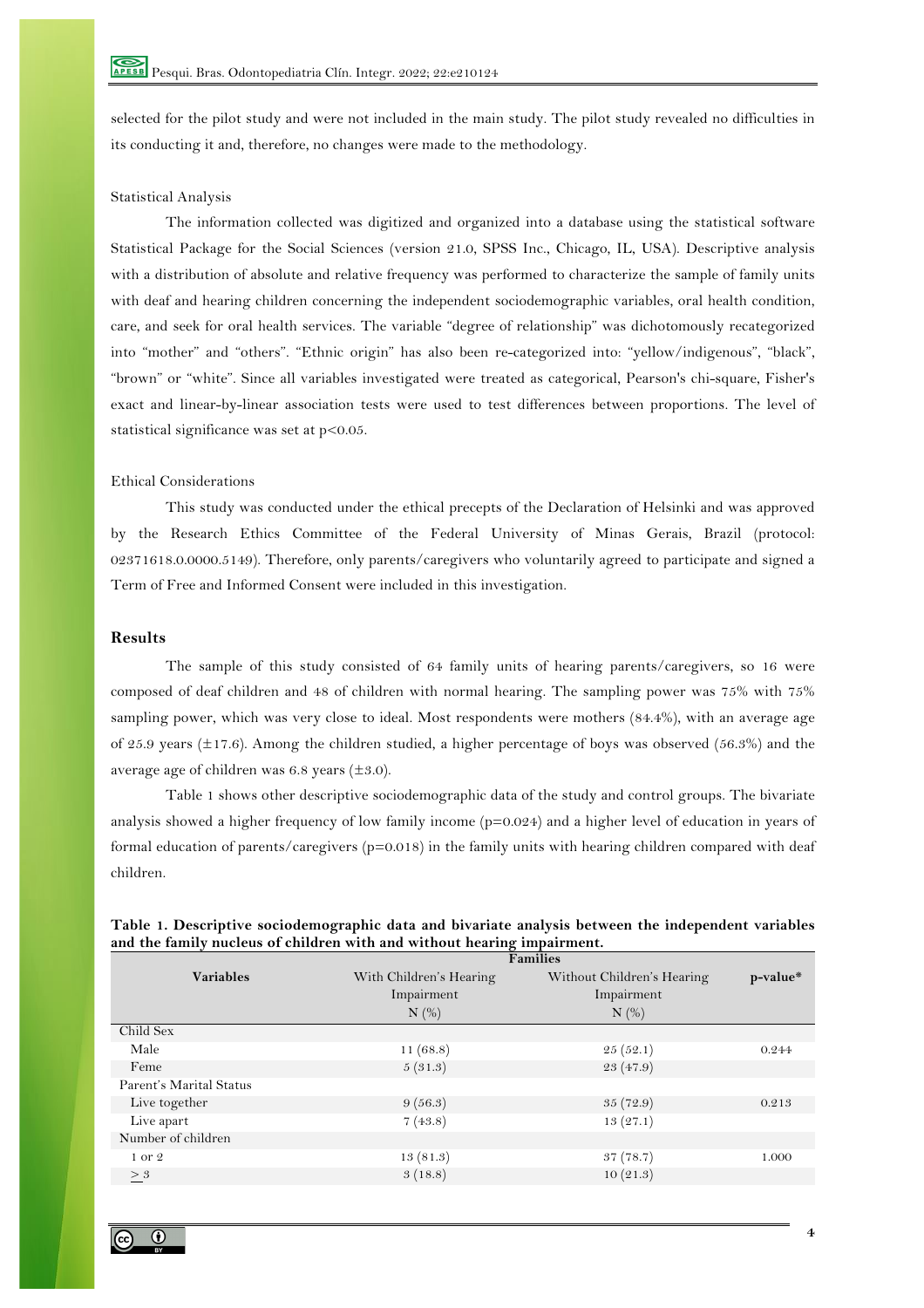| Residents in the same House                                                                                                                                                                                                                                                                                                                         |          |          |       |
|-----------------------------------------------------------------------------------------------------------------------------------------------------------------------------------------------------------------------------------------------------------------------------------------------------------------------------------------------------|----------|----------|-------|
| Up to $4$ people                                                                                                                                                                                                                                                                                                                                    | 13(81.3) | 38(79.2) | 1.000 |
| 5 or more people                                                                                                                                                                                                                                                                                                                                    | 3(18.8)  | 10(20.8) |       |
| Self-reported Skin Color                                                                                                                                                                                                                                                                                                                            |          |          |       |
| Yellow/Indigenous                                                                                                                                                                                                                                                                                                                                   | 1(6.3)   | 3(6.3)   | 0.895 |
| Black                                                                                                                                                                                                                                                                                                                                               | 3(18.8)  | 11(22.9) |       |
| Brown                                                                                                                                                                                                                                                                                                                                               | 10(62.5) | 25(52.1) |       |
| White                                                                                                                                                                                                                                                                                                                                               | 2(12.5)  | 9(18.8)  |       |
| Family Income                                                                                                                                                                                                                                                                                                                                       |          |          |       |
| Up to $U$568$                                                                                                                                                                                                                                                                                                                                       | 10(62,5) | 42(89.4) | 0.024 |
| U\$568 or more                                                                                                                                                                                                                                                                                                                                      | 6(37.5)  | 5(10.6)  |       |
| Education                                                                                                                                                                                                                                                                                                                                           |          |          |       |
| Up to 8 years of formal study                                                                                                                                                                                                                                                                                                                       | 8(50.0)  | 8(17.4)  | 0.018 |
| 8 years or more of formal study                                                                                                                                                                                                                                                                                                                     | 8(50.0)  | 38(82.6) |       |
| $\overline{a}$ , $\overline{a}$ , $\overline{a}$ , $\overline{a}$ , $\overline{a}$ , $\overline{a}$ , $\overline{a}$ , $\overline{a}$ , $\overline{a}$ , $\overline{a}$ , $\overline{a}$ , $\overline{a}$ , $\overline{a}$ , $\overline{a}$ , $\overline{a}$ , $\overline{a}$ , $\overline{a}$ , $\overline{a}$ , $\overline{a}$ , $\overline{a}$ , |          |          |       |

 $P =$  probability value; \*Chi-square test.

Regarding oral health care and the need to seek dental services, the report of clinical treatment or dental pain as the main reasons for the last child dental appointment was associated with families of deaf children (p=0.047) (Table 2).

| Table 2. Descriptive data regarding the condition, care, and search for oral health services of the study |  |
|-----------------------------------------------------------------------------------------------------------|--|
| population and bivariate analysis between the independent variables and the type of family nucleus        |  |
| with and without hearing impaired children.                                                               |  |

|                                             | <b>Families</b>  |                    |          |
|---------------------------------------------|------------------|--------------------|----------|
| <b>Variables</b>                            | With Children's  | Without Children's | p-value* |
|                                             | Hearing Impaired | Hearing Impaired   |          |
|                                             | N(%)             | N(%)               |          |
| Condition                                   |                  |                    |          |
| Parent/caregiver oral health classification |                  |                    |          |
| Excellent/very good                         | 3(20.0)          | 12(25.0)           | 0.729    |
| Good                                        | 8(53.3)          | 17(35.4)           |          |
| Regular/bad                                 | 4(26.7)          | 19(39.6)           |          |
| Children oral health classification         |                  |                    |          |
| Excellent/very good                         | 5(31.3)          | 21(44.7)           | 0.513    |
| Good                                        | 7(43.8)          | 15(31.9)           |          |
| Regular/bad                                 | 4(25.0)          | 11(23.4)           |          |
| Children's Care                             |                  |                    |          |
| How often the children brush their teeth    |                  |                    |          |
| 1 time                                      | 0(0.0)           | 2(4.8)             | 0.560    |
| 2 times                                     | 3(21.4)          | 9(21.4)            |          |
| 3 or more times                             | 11(78.6)         | 31(73.8)           |          |
| Swallow toothpaste                          |                  |                    |          |
| Yes                                         | 4(25.0)          | 18(37.5)           | 0.591    |
| No                                          | 11(68.8)         | 26(54.2)           |          |
| I do not know                               | 1(6.3)           | 4(8.3)             |          |
| Use adult toothpaste                        |                  |                    |          |
| Yes                                         | 13(81.3)         | 28 (58.3)          | 0.098    |
| No                                          | 3(18.8)          | 20(41.7)           |          |
| Use fluoridated toothpaste                  |                  |                    |          |
| Yes                                         | 12(75.0)         | 32(66.7)           | 0.483    |
| No                                          | 3(18.8)          | 7(14.6)            |          |
| I do not know                               | 1(6.3)           | 9(18.8)            |          |
| Toothbrush at night                         |                  |                    |          |
| Never                                       | 0(0.0)           | 4(8.3)             | 0.489    |
| Sometimes                                   | 6(37.5)          | 17(35.4)           |          |
| Ever                                        | 10(62.5)         | 27(56.3)           |          |
| Search for dental services for children     |                  |                    |          |
| Last dental appointment                     |                  |                    |          |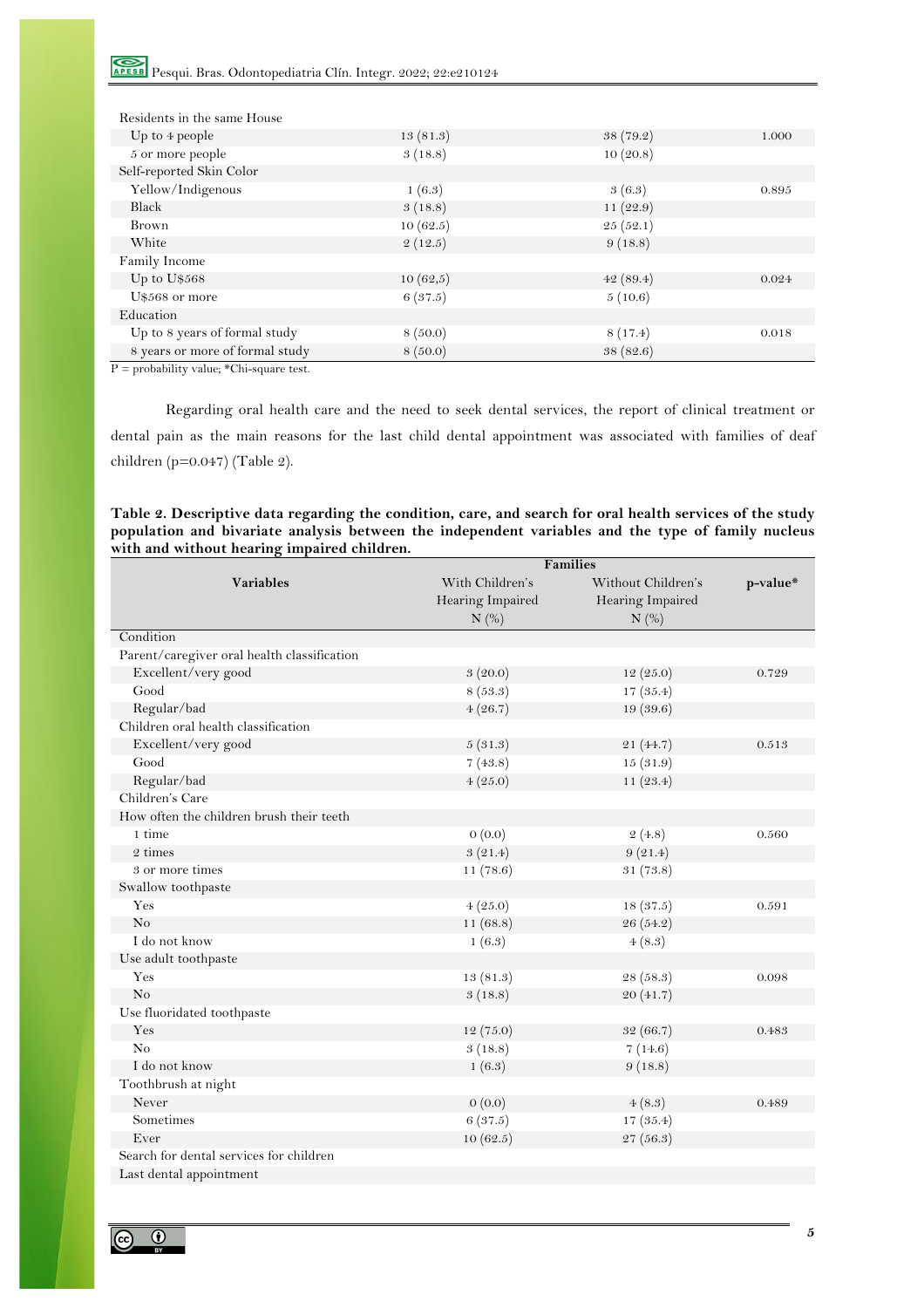# Pesqui. Bras. Odontopediatria Clín. Integr. 2022; 22:e210124

| Never was                      | 2(12.5)  | 16(33.3) | 0.214 |
|--------------------------------|----------|----------|-------|
| More than 3 years ago          | 2(12.5)  | 4(8.3)   |       |
| Between 1 and 3 years          | 4(25.0)  | 8(16.7)  |       |
| Less than 1 year ago           | 8(50.0)  | 20(41.7) |       |
| Reason for last appointment    |          |          |       |
| Prevention/Maintenance         | 8(57.1)  | 28(87,5) | 0.047 |
| Treatment/Pain                 | 6(42.9)  | 4(12.5)  |       |
| Commonly seeks the dentist for |          |          |       |
| Prevention/Maintenance         | 12(75.0) | 26(59.1) | 0.258 |
| Clinical treatment/Dental pain | 4(25.0)  | 18(40.9) |       |

 $P =$  probability value; \*Chi-square test.

### **Discussion**

This study aimed to verify and compare the conditions, care and need to seek oral health services between family units of deaf and hearing children. The main findings showed that low family income and a higher level of parental education were more prevalent in family units with children with normal hearing. Furthermore, a higher percentage of parents/caregivers of deaf children reported that clinical treatment or resolution of toothache were the main reasons for the last pediatric dental visit.

To the best of our knowledge, this is the first study to highlight the self-perception of caregivers of deaf children about the condition and care of children's oral health and their need to seek dental services. These findings could contribute to understanding the profile of these families, improve health promotion strategies and reduce inequalities in oral health in the country  $\lceil 11,13 \rceil$ .

In our study, the majority of respondents in both groups were mothers. This result corroborated the findings of previous studies conducted with caregivers of children with hearing loss, in which the participation of mothers was outstandingly superior to that of paternal participation [5,8,9,14]. In addition, mothers of children with disabilities have been shown to spend more time in leisure or medical activities with their children, which may be related to a greater sense of responsibility, guilt and social value attributed to the figure of mothers [5,15,16]. Furthermore, the maternal role in children's health has also been highlighted in other family units, so it has assumed a role of greater responsibility when compared to the role of fathers [17].

Regarding the socioeconomic level, our study revealed that the family units of hearing children were associated with low monthly family income. Although the literature has indicated a higher level of social vulnerability in people with hearing impairment [5,6,10,13,15], our findings may be related to the profile of the population recruited for the control group. For example, in Brazil, the care provided by University Hospitals is performed by the public health system and guaranteed to be free of charge to the population, which is commonly derived from low-income communities [18]. Moreover, the National Federation of the Deaf, the agency at which the participants of the deaf family units were approached, is a philanthropic entity that aims to include the deaf community in society and defend their rights. Therefore, people with hearing impairment from all social levels receive its benefits [19], which may have contributed to our findings.

In contrast, our study also demonstrated a higher level of education in terms of years of formal education among parents/caregivers of hearing children. Hearing impairment has been extensively associated with low access to higher education for caregivers of deaf children [5,20] and lower educational level of the individuals [13], which may be related to educational and social barriers faced by the family units [6]. In a study conducted with deaf and hearing university students in Thailand, it was observed that the low level of parental education, especially maternal, increased the chance of developing tooth decay by 3.6 times among young people [20]. This fact, together with the scarcity of studies conducted in low- and middle-income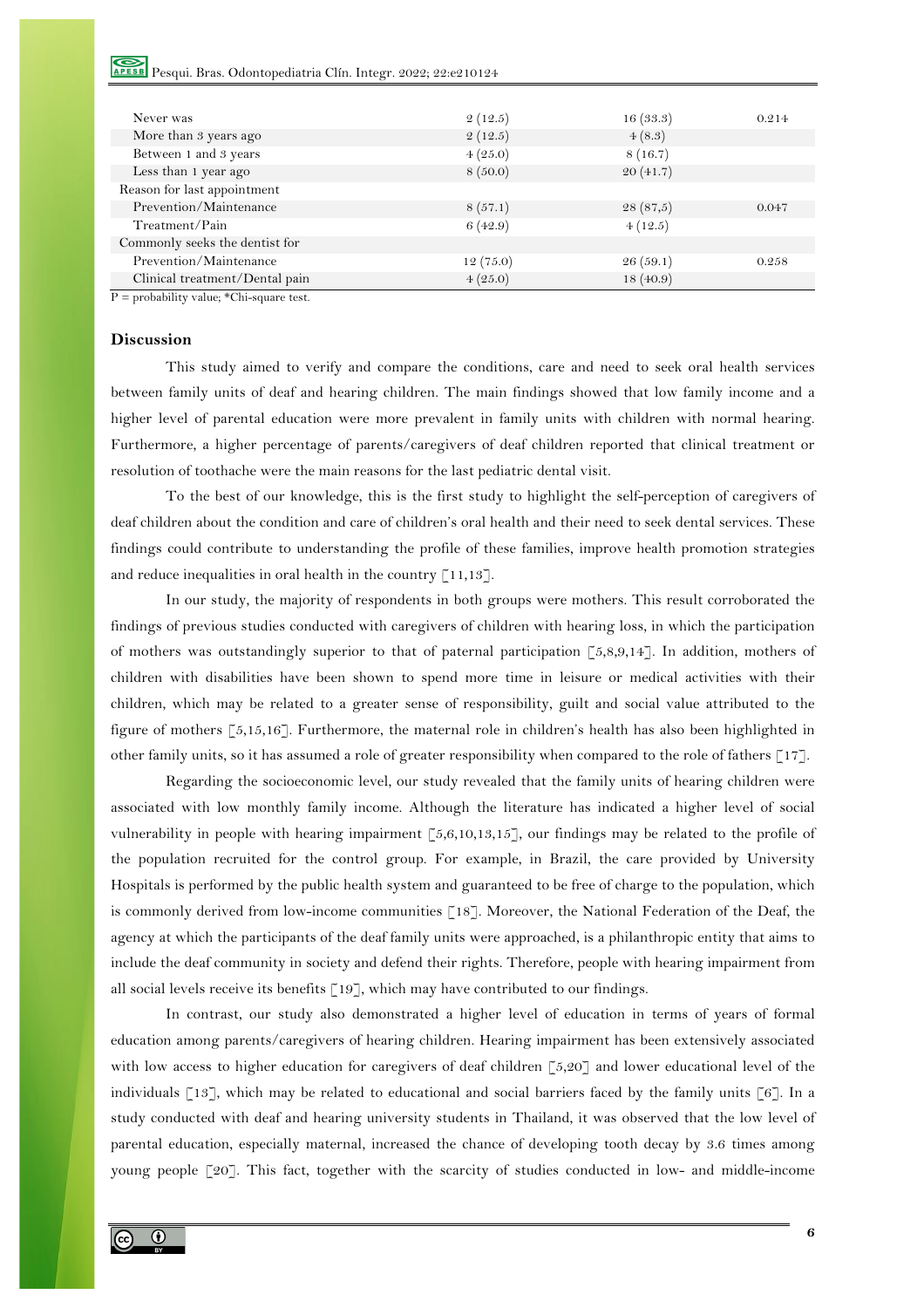countries, such as Brazil, highlights the relevance of our findings for directing health promotion strategies directed toward the deaf community and their family context.

Furthermore, in our study, relative to the last dental consultation of deaf children, the reason for seeking dental services was associated with clinical treatment and/or resolution of pain of dental origin. This intriguing result and may be related to a faster or more unnoticed evolution of the clinical condition in deaf children, possibly derived from the poor communication between the child and their guardians [10,21-24]. When persons with normal hearing are caregivers of children with hearing impairment, they commonly report difficulties in accepting and adapting daily family activities to the condition of childhood deafness [22] to limit the child's access to contextual learning opportunities, such as health literacy  $\lceil 13,25 \rceil$ .

For this reason, it is essential that the public health system reaches the complexity of the family units composed of hearing caregivers and deaf children to promote the need to seek more equitable services for individuals in this context [3,13,22,24]. For this purpose, improvement in clinicians' communication is fundamental, not only with those responsible for the children but also communication with the child patients. In Brazil, in the public health system, the care of people with hearing impairment by professionals trained in the interpretation or translation of Brazilian Sign Language (LIBRAS) is a legal right [26]. Despite this, a previous study showed that 56% of Brazilian dentists reported difficulty in communicating with deaf patients and 98% would like the have the presence of interpreters in primary care facilities [27].

It is important to point out that there are differences between patients and oral health professionals concerning the perception of what health is; so that among the population, the notion prevails that there is only a health problem when there is pain or physical and/or emotional impact [28]. Based on this perception, oral health care is sometimes ranked as being secondary and is even approached as being a luxury item [28,29]. This fact can cause deep impacts, especially on deaf individuals, who already have the obstacle to communication and who may choose to seek an oral health service only in urgent cases, consequently neglecting asymptomatic oral diseases [30].

This investigation may have implications for clinical practice, oral health education strategies, and future studies. As an important area, with a scarcity of information available in the scientific literature, especially in low- and middle-income countries [3,6], assessment of the perception of hearing parents/caregivers regarding health conditions and seeking dental services for their deaf children, is essential. This would contribute to the improvement of public policies with cultural competence to encourage [caregivers/parents/those responsible for deaf persons] to seek preventive health promotion among persons in the deaf community [3]. In this sense, our findings could contribute to the development of oral health promotion strategies of an inclusive nature for these children and their families.

Some limitations must be considered with regard to this investigation. The cross-sectional design did not make it possible to establish cause-and-effect relationships between the variables studied, and the convenience sample used did not allow the results obtained to be representative of the general population. As family units of normal-hearing children were approached in a hospital setting, the control group may not represent the general population. Furthermore, the incipient nature of the topic in the scientific literature made it a complex task to interpret the findings. Another limitation was the convenience sample, which may justify one of the associations being borderline and may also have overshadowed other possible associations. However, given the rare condition studied and the study's novelty, the sample power is very close to ideal; we consider the study to have good validity. As a strong point of the study, methodological care was taken to reduce the aforementioned limitations. The inclusion of exclusively non-syndromic children with good general health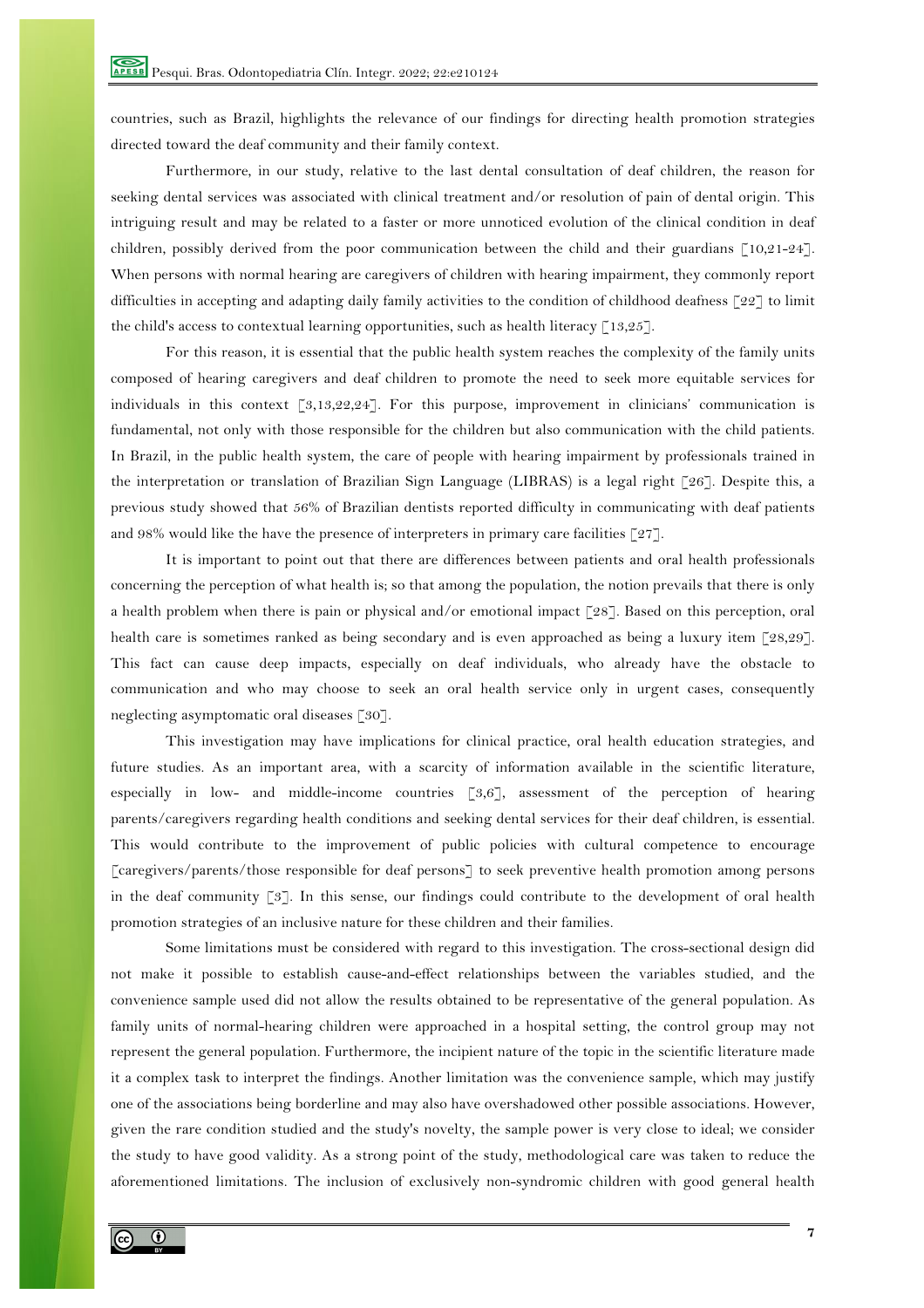status and no cognitive or neurological alterations for the control group may have avoided possible confounding factors and reduced the influence of selection bias. Also, the inclusion of non-syndromic deaf children from a reference entity allowed the exclusion of possible information bias related to the diagnosis of the condition and avoided the incorporation of confounding factors for the interpretation of the findings, thus contributing to the internal validity of this study. Moreover, there was no data loss among participants, possible selection bias was also avoided. Future epidemiological studies, with a qualitative and longitudinal design, which aim to verify sociodemographic aspects and attitudes regarding the care and need to seek health services for children with hearing impairment, should be encouraged to achieve more equitable measures for children's oral health.

# **Conclusion**

Based on caregivers' reports, hearing-impaired children demonstrated greater vulnerability to present dental pain or clinical treatment as the main reasons for their last access to dental appointments.

### **Authors' Contributions**

| <b>MSSM iD</b>                                                                                                                          | https://orcid.org/0000-0001-5375-1877 | Investigation, Data Curation and Writing - Original Draft.                                 |
|-----------------------------------------------------------------------------------------------------------------------------------------|---------------------------------------|--------------------------------------------------------------------------------------------|
| AMM<br>(iD)                                                                                                                             | https://orcid.org/0000-0001-5252-6758 | Conceptualization, Investigation, Writing - Review and Editing and Project Administration. |
| $RMLL$ ( $\bar{D}$ )                                                                                                                    | https://orcid.org/0000-0002-2968-6849 | Formal Analysis, Investigation, Writing - Original Draft and Writing - Review and Editing. |
| <b>RFN</b>                                                                                                                              | https://orcid.org/0000-0002-8934-6563 | Conceptualization and Data Curation.                                                       |
| LC –                                                                                                                                    | https://orcid.org/0000-0002-2844-3490 | Methodology, Investigation, Data Curation and Writing - Original Draft.                    |
| SOL.                                                                                                                                    | https://orcid.org/0000-0002-7785-9927 | Formal Analysis, Data Curation and Writing - Review and Editing.                           |
| <b>FMF</b>                                                                                                                              | https://orcid.org/0000-0001-9400-1167 | Conceptualization, Methodology, Formal Analysis and Writing - Review and Editing.          |
| JMSN<br>(iD)                                                                                                                            | https://orcid.org/0000-0001-6098-3027 | Conceptualization, Formal Analysis, Writing - Review and Editing and Supervision.          |
| All authors declare that they contributed to critical review of intellectual content and approval of the final version to be published. |                                       |                                                                                            |

## **Financial Support**

None.

# **Conflict of Interest**

The authors declare no conflicts of interest.

### **Data Availability**

The data used to support the findings of this study can be made available upon request to the corresponding author.

#### **References**

- [1] World Health Organization. WHO Global Disability Action Plan 2014-2021: Better Health for All People with Disability. 25p. 2015. Geneva, Switzerland: World Health Organization. Available from: https://apps.who.int/iris/handle/10665/199544. [Accessed on July 14, 2021].
- [2] Souza MFNS, Araújo AMB, Sandes LFF, Freitas DA, Soares WD, Vianna RSM, et al. Main difficulties and obstacles faced by the deaf community in health access: an integrative review. Rev CEFAC 2017; 19(3):395-405.
- [3] Kuenburg A, Fellinger P, Fellinger J. Health care access among deaf people. J Deaf Stud Deaf Educ 2016; 21(1):1-10. https://doi.org/10.1093/deafed/env042
- [4] Singh A, Agarwal A, Aeran H, Dhawan P. Oral Health & quality of life in preadolescents with hearing impairment in Uttarakhand, India. J Oral Biol Craniofac Res 2019; 9(2):161-5. https://doi.org/10.1016/j.jobcr.2019.03.004
- [5] Ramires CMN, Branco-Barreiro FCA, Peluso ETP. Quality of life related factors for parents of children with hearing loss. Cienc Saúde Colet 2016; 21(10):3245-52. https://doi.org/10.1590/1413-812320152110.22472015
- [6] Campos V, Cartes-Velásquez R, McKee M. Oral health and dental care in deaf and hard of hearing population: a scoping review. Oral Health Prev Dent 2020; 18(1):417-26. https://doi.org/10.3290/j.ohpd.a44687
- [7] Shivakumar KM, Raje V, Kadashetti V. Dental caries experience and oral hygiene status among hearing and speech impaired children of Karad city, Maharashtra, India. J Int Oral Health 2018; 10(6):283-6. https://doi.org/10.4103/jioh.jioh\_181\_18